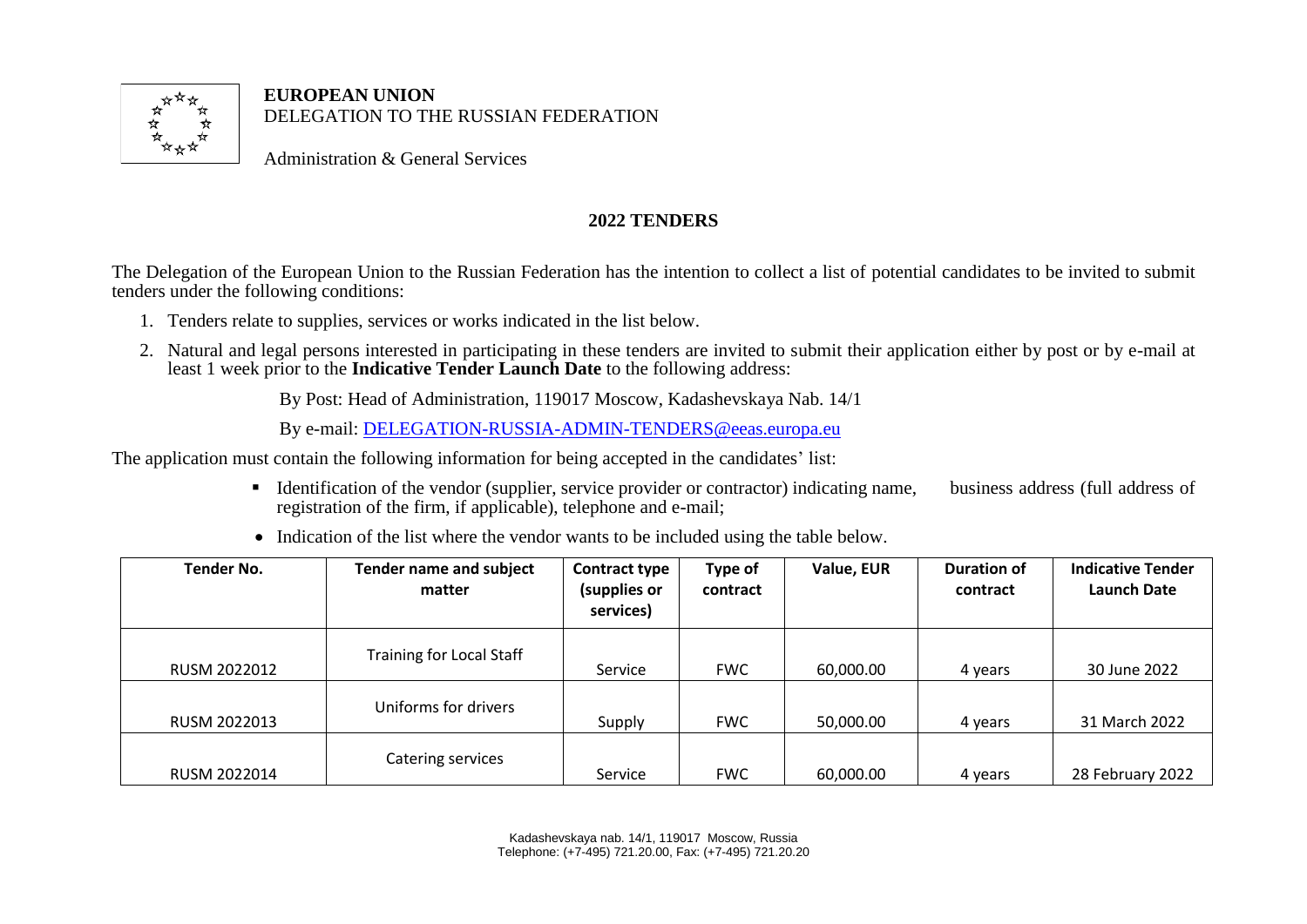| RUSM 2022015 | Limousine (Transfer) service                | Service                    | <b>FWC</b>    | 50,000.00  | 4 years | 30 June 2022     |
|--------------|---------------------------------------------|----------------------------|---------------|------------|---------|------------------|
| RUSM 2022016 | Detergents/ cleaning means for<br>Residence | Supply                     | <b>FWC</b>    | 5,000.00   | 4 years | 31 January 2022  |
| RUSM 2022017 | UPI Agency - rent of mailbox                | Service                    | <b>FWC</b>    | 2,000.00   | 4 years | 31 January 2022  |
| RUSM 2022018 | Satellite communication                     | Services (and<br>supplies) | <b>FWC</b>    | 15,000.00  | 4 years | 31 March 2022    |
| RUSM 2022019 | Sound system                                | Services (and<br>supplies) | <b>Direct</b> | 600,000.00 | 1 year  | 31 December 2022 |
| RUSM 2022020 | Sound system maintenance                    | Services                   | <b>FWC</b>    | 60,000.00  | 4 years | 31 December 2022 |
| RUSM 2022021 | <b>External council services</b>            | Services                   | <b>FWC</b>    | 50,000.00  | 4 years | 31 March 2022    |
| RUSM 2022022 | Christmas trees                             | Supply                     | <b>FWC</b>    | 3,000.00   | 4 years | 31 October 2022  |
| RUSM 2022023 | Chinaware for HoD receptions                | <b>Supplies</b>            | Direct        | 25,000.00  | 1 year  | 30 June 2022     |
| RUSM 2022001 | Replacement of 2 service cars               | Supply                     | Direct        | 50,000.00  | 1 year  | 19 May 2022      |
| RUSM 2022002 | Carpet system purchase                      | Supply                     | Direct        | 10,000.00  | 1 year  | 28 April 2022    |
| RUSM 2022003 | Replacement of the UPS                      | Supply                     | Direct        | 60,000.00  | 1 year  | 9 March 2022     |
| RUSM 2022004 | Utilities - Water supply                    | Supply                     | Direct        | 10,000.00  | 4 years | 20 April 2022    |
| RUSM 2022005 | <b>Utilities - Heating supply</b>           | Supply                     | <b>Direct</b> | 50,000.00  | 4 years | 20 April 2022    |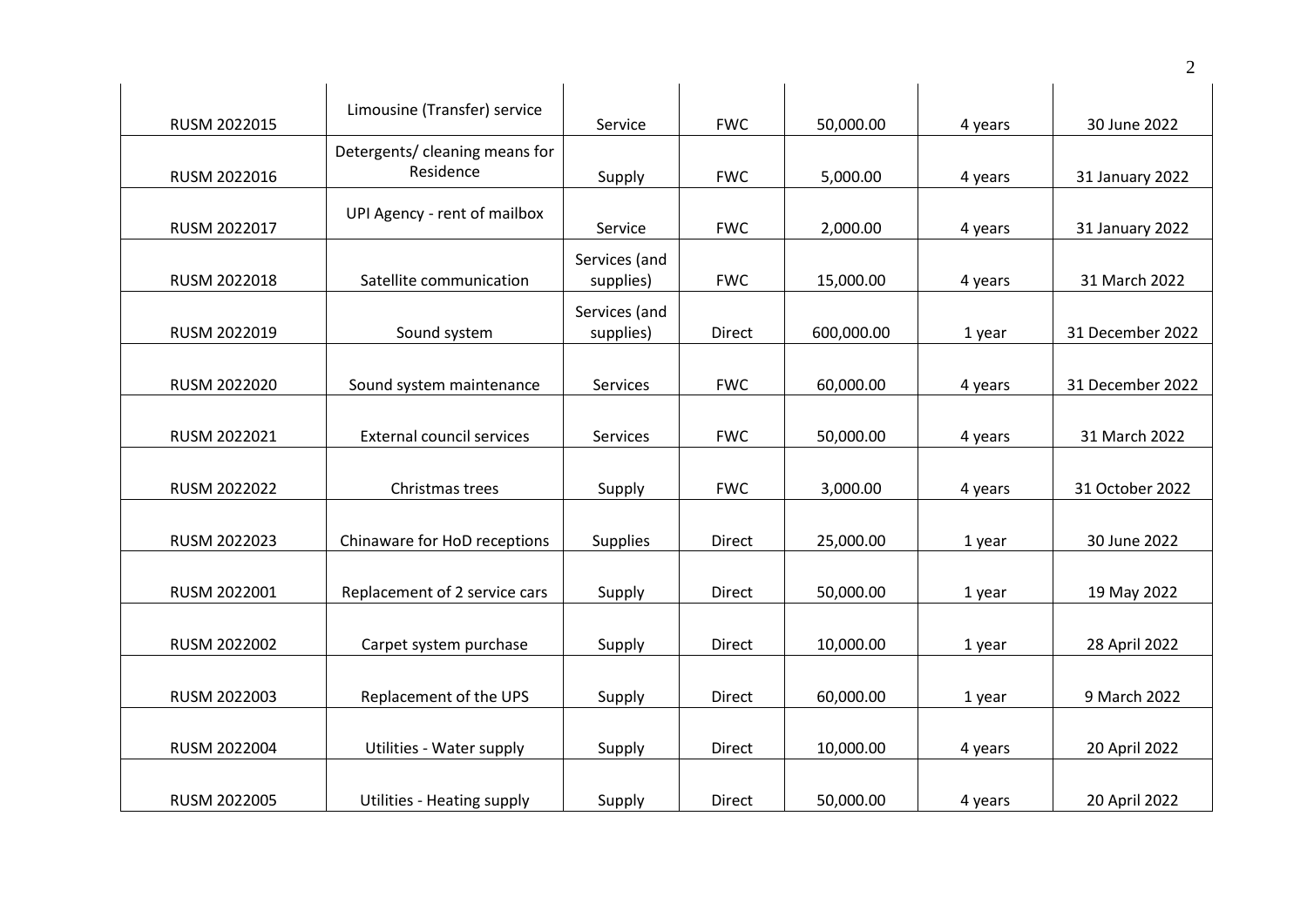|              |                                                |         |            |            |         | 3                 |
|--------------|------------------------------------------------|---------|------------|------------|---------|-------------------|
| RUSM 2022006 | Utilities - Electric power supply              | Supply  | Direct     | 140,000.00 | 4 years | 20 April 2022     |
| RUSM 2022007 | Delegation Internal<br>refurbishments          | Supply  | <b>FWC</b> | 100,000.00 | 4 years | 1 March 2022      |
| RUSM 2022008 | Residence refurbishment                        | Supply  | Direct     | 50,000.00  | 1 year  | 15 September 2022 |
| RUSM 2022009 | Office furniture                               | Supply  | <b>FWC</b> | 130,000.00 | 4 years | 1 March 2022      |
| RUSM 2022010 | Residence furniture                            | Supply  | <b>FWC</b> | 80,000.00  | 4 years | 15 September 2022 |
| RUSM 2020025 | Heavy moving                                   | Service | <b>FWC</b> | 30,000.00  | 4 years | 16 February 2022  |
| RUSM 2022011 | Facility management                            | Service | <b>FWC</b> | 750,000.00 | 4 years | 19 May 2022       |
| RUSM 2022023 | <b>Subscription to INTERFAX</b>                | Service | Direct     | 25,000.00  | 3 years | 1 February 2022   |
| RUSM 2022024 | <b>Subscription URAL-PRESS</b>                 | Service | Direct     | 13,000.00  | 1 year  | 1 November 2022   |
| RUSM 2022025 | Stationary                                     | Supply  | <b>FWC</b> | 15,000.00  | 4 years | 12 August 2022    |
| RUSM 2022026 | Drinking water                                 | Supply  | <b>FWC</b> | 3,700.00   | 1 year  | 1 August 2022     |
| RUSM 2022027 | <b>GUIDE Information Moscow</b>                | Supply  | Direct     | 3,000.00   | 4 years | 1 March 2022      |
| RUSM 2022028 | Travel agency                                  | Service | <b>FWC</b> | 250,000.00 | 4 years | 1 November 2022   |
| RUSM 2022029 | Sanitizers(wipes + soap+ gel for<br>dispensers | Supply  | <b>FWS</b> | 12,000.00  | 3 years | 1 October 2022    |